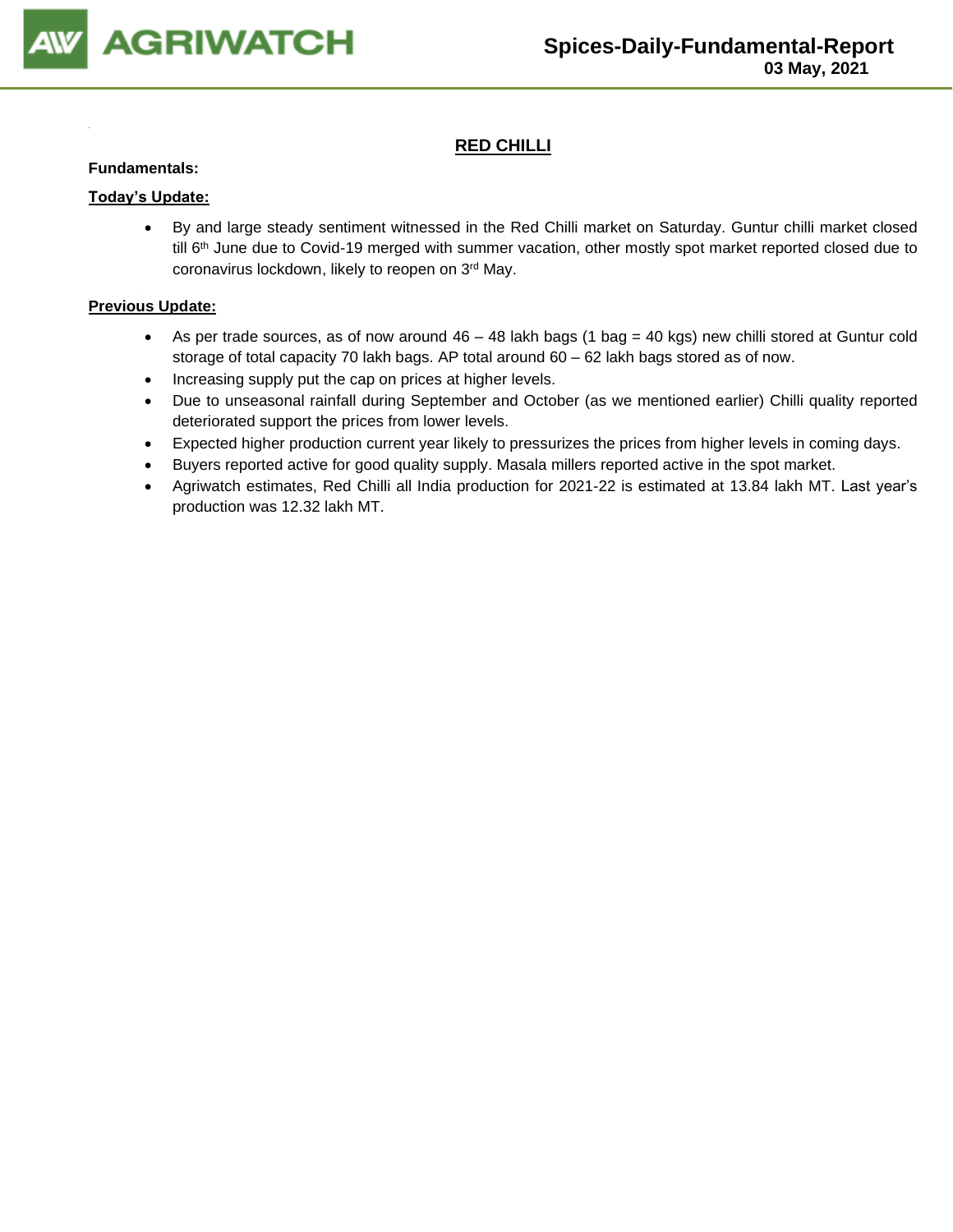

| Red Chilli Spot Market Prices(Loose): (Rs/Qtl) |                  |                                               |                        |                        |                        |                        |                                  |  |
|------------------------------------------------|------------------|-----------------------------------------------|------------------------|------------------------|------------------------|------------------------|----------------------------------|--|
|                                                |                  |                                               | $01 -$                 | $01$ -May-             | 30-Apr-                | 30-Apr-                |                                  |  |
| <b>State</b>                                   | <b>Centre</b>    | Grade                                         | May-21                 | 21                     | 21                     | 21                     | Change                           |  |
|                                                |                  |                                               | Low                    | High                   | Low                    | High                   |                                  |  |
|                                                |                  | <b>NCDEX Quality</b>                          | Closed                 | Closed                 | 9500                   | 10500                  | $\blacksquare$                   |  |
|                                                |                  | <b>LCA 334</b>                                | Closed                 | Closed                 | 10500                  | 11500                  |                                  |  |
|                                                |                  | Teja                                          | Closed                 | Closed                 | 12500                  | 14500                  |                                  |  |
|                                                | <b>Guntur</b>    | No. 273                                       | Closed                 | Closed                 | 13000                  | 14000                  | $\blacksquare$                   |  |
| <b>Andhra Pradesh</b>                          | <b>Benchmark</b> | No. 5                                         | Closed                 | Closed                 | 13000                  | 14000                  | $\blacksquare$                   |  |
|                                                | market           | Fatki                                         | Closed                 | Closed                 | 7000                   | 9500                   |                                  |  |
|                                                |                  | Byadgi                                        | Closed                 | Closed                 | 15000                  | 16000                  |                                  |  |
|                                                |                  | <b>US 341</b>                                 | Closed                 | Closed                 | 13000                  | 14500                  |                                  |  |
|                                                |                  | Denvor Delux                                  | Closed                 | Closed                 | 13000                  | 14000                  |                                  |  |
|                                                |                  | Indam <sub>5</sub>                            | Closed                 | Closed                 | 13000                  | 14000                  | $\blacksquare$                   |  |
|                                                |                  | Teja                                          | Closed                 | Closed                 | Closed                 | Closed                 | $\blacksquare$                   |  |
|                                                |                  | Wonder Hot                                    | Closed                 | Closed                 | Closed                 | Closed                 |                                  |  |
|                                                | Warangal         | 341                                           | Closed                 | Closed                 | Closed                 | Closed                 |                                  |  |
| Telangana                                      |                  | Denvor Delux                                  | Closed                 | Closed                 | Closed                 | Closed                 | $\blacksquare$                   |  |
|                                                |                  | Paprika                                       | Closed                 | Closed                 | Closed                 | Closed                 |                                  |  |
|                                                |                  | Fatki                                         | Closed                 | Closed                 | Closed                 | Closed                 | $\blacksquare$                   |  |
|                                                | Khammam          | Teja (Cold storage)                           | Closed                 | Closed                 | Closed                 | Closed                 |                                  |  |
|                                                |                  | Teja (Non cold storage)                       | Closed                 | Closed                 | Closed                 | Closed                 |                                  |  |
|                                                |                  | No. 12                                        | Closed                 | Closed                 | <b>NA</b>              | <b>NA</b>              | $\blacksquare$                   |  |
|                                                |                  | <b>Indu 2070</b>                              | Closed                 | Closed                 | <b>NA</b>              | <b>NA</b>              |                                  |  |
| <b>Madhya Pradesh</b>                          | <b>Bedia</b>     | Fatki                                         | Closed                 | Closed                 | 7000                   | 8500                   | $\blacksquare$                   |  |
|                                                |                  | Jhankar                                       | Closed                 | Closed                 | 13000                  | 15000                  |                                  |  |
|                                                |                  | Ganesh                                        | Closed                 | Closed                 | <b>NA</b>              | <b>NA</b>              |                                  |  |
|                                                |                  | Teja(Khamam)                                  | Closed                 | Closed                 | Closed                 | Closed                 | $\blacksquare$                   |  |
|                                                |                  | M.P. MacoTeja                                 | Closed                 | Closed                 | Closed                 | Closed                 |                                  |  |
|                                                |                  | Pala 12                                       | Closed                 | Closed                 | Closed                 | Closed                 | $\blacksquare$                   |  |
| <b>Delhi</b>                                   | <b>New Delhi</b> | <b>LCA 334</b>                                | Closed                 | Closed                 | Closed                 | Closed                 |                                  |  |
|                                                |                  | Fatki                                         | Closed                 | Closed                 | Closed                 | Closed                 | $\blacksquare$                   |  |
|                                                |                  | Packing                                       | Closed                 | Closed                 | Closed                 | Closed                 |                                  |  |
|                                                |                  | Dabbi                                         | <b>NA</b>              | <b>NA</b>              | <b>NA</b>              | <b>NA</b>              |                                  |  |
|                                                |                  | Guntur                                        | <b>NA</b>              | <b>NA</b>              | <b>NA</b>              | <b>NA</b>              |                                  |  |
|                                                |                  | Kaddi                                         | <b>NA</b>              | <b>NA</b>              | NA                     | <b>NA</b>              |                                  |  |
|                                                |                  | Dabbi Dlx Local                               | <b>NA</b>              | <b>NA</b>              | <b>NA</b>              | <b>NA</b>              |                                  |  |
|                                                |                  | Dabbi Medium Best (Local)                     | <b>NA</b>              | <b>NA</b>              | <b>NA</b>              | <b>NA</b>              |                                  |  |
|                                                |                  | Dabbi Best (Bellary)                          | <b>NA</b>              | <b>NA</b>              | <b>NA</b>              | <b>NA</b>              |                                  |  |
|                                                |                  | <b>KDL Deluxe (Local)</b>                     | <b>NA</b>              | <b>NA</b>              | <b>NA</b>              | <b>NA</b>              |                                  |  |
|                                                |                  | <b>KDL Deluxe (Bellary)</b>                   | NA                     | NA                     | <b>NA</b>              | <b>NA</b>              |                                  |  |
| Karnataka                                      | <b>Byadgi</b>    | <b>KDL Best(Local)</b>                        | <b>NA</b>              | NA                     | <b>NA</b>              | <b>NA</b>              | $\blacksquare$                   |  |
|                                                |                  | <b>KDL Best(Bellary)</b><br><b>KDL Medium</b> | <b>NA</b><br><b>NA</b> | <b>NA</b><br><b>NA</b> | <b>NA</b><br><b>NA</b> | <b>NA</b><br><b>NA</b> | $\blacksquare$<br>$\blacksquare$ |  |
|                                                |                  | Denvor Deluxe                                 | <b>NA</b>              | <b>NA</b>              | <b>NA</b>              | <b>NA</b>              |                                  |  |
|                                                |                  | 2043                                          | <b>NA</b>              | <b>NA</b>              | <b>NA</b>              | <b>NA</b>              |                                  |  |
|                                                |                  | 5531                                          | <b>NA</b>              | <b>NA</b>              | <b>NA</b>              | <b>NA</b>              |                                  |  |
|                                                |                  | C <sub>5</sub>                                | NA                     | <b>NA</b>              | <b>NA</b>              | NA                     |                                  |  |
|                                                |                  | <b>KDL Fatki</b>                              | <b>NA</b>              | <b>NA</b>              | <b>NA</b>              | <b>NA</b>              |                                  |  |
|                                                |                  | Seed Fatki                                    | <b>NA</b>              | <b>NA</b>              | <b>NA</b>              | <b>NA</b>              | $\blacksquare$                   |  |
|                                                |                  |                                               |                        |                        |                        |                        |                                  |  |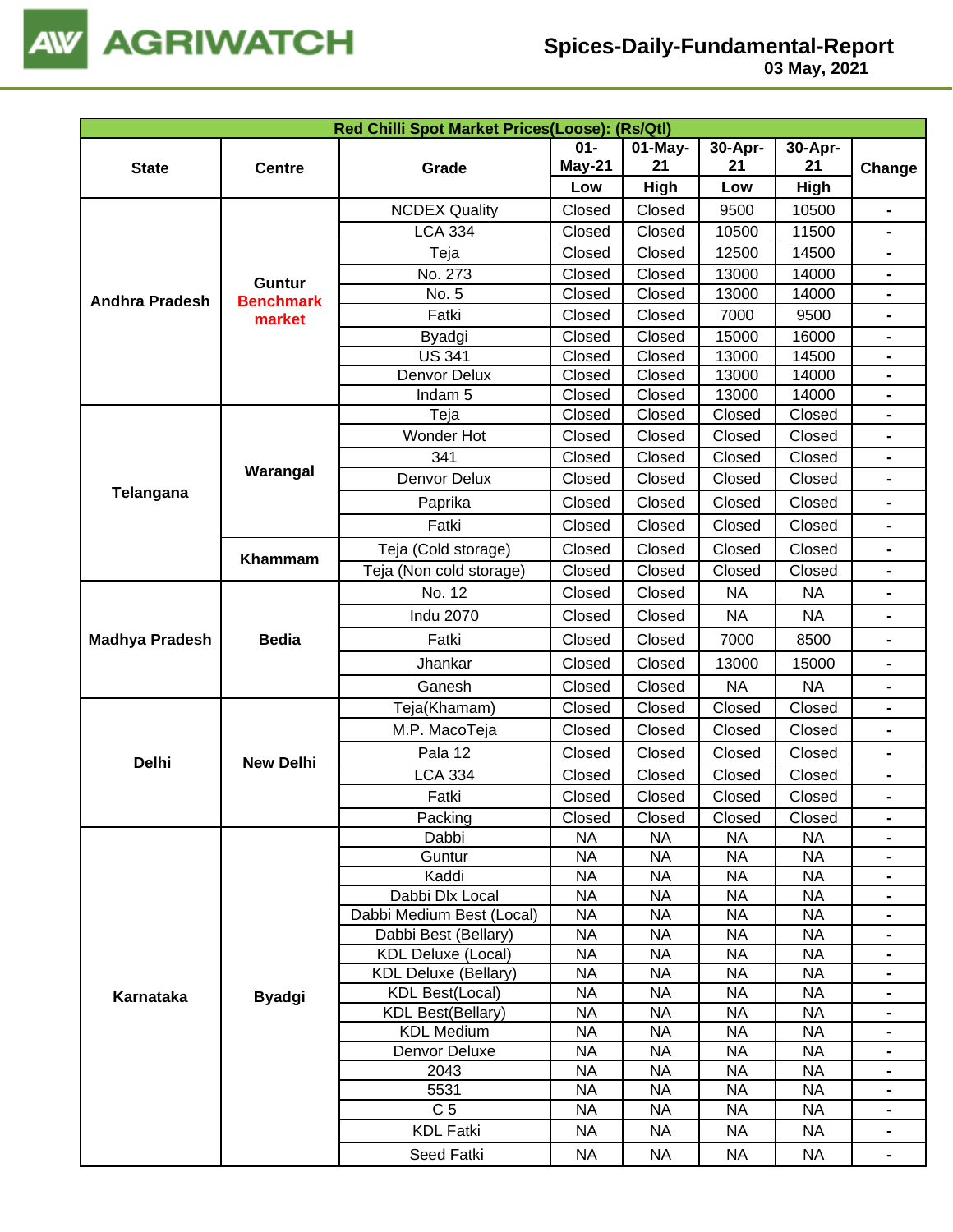

 **03 May, 2021**

| Arrivals & Off-take in bags (1 bag = 45 Kg), (1 bag = $38Kgs$ )* |               |                               |           |           |                |  |  |  |
|------------------------------------------------------------------|---------------|-------------------------------|-----------|-----------|----------------|--|--|--|
| <b>State</b>                                                     | <b>Centre</b> | <b>Parameter</b>              | 01-May-21 | 30-Apr-21 | Change         |  |  |  |
| <b>Andhra Pradesh</b>                                            | Guntur        | Arrivals                      | Closed    | 50000     |                |  |  |  |
|                                                                  |               | Off-take                      | Closed    | 40000     |                |  |  |  |
|                                                                  | Warangal      | Arrivals                      | Closed    | Closed    |                |  |  |  |
| Telangana                                                        | Khammam       | Arrivals (Cold storage) *     | Closed    | Closed    | $\blacksquare$ |  |  |  |
|                                                                  |               | Arrivals (Non cold storage) * | Closed    | Closed    |                |  |  |  |
| Karnataka                                                        | <b>Byadgi</b> | Arrivals                      | <b>NA</b> | <b>NA</b> |                |  |  |  |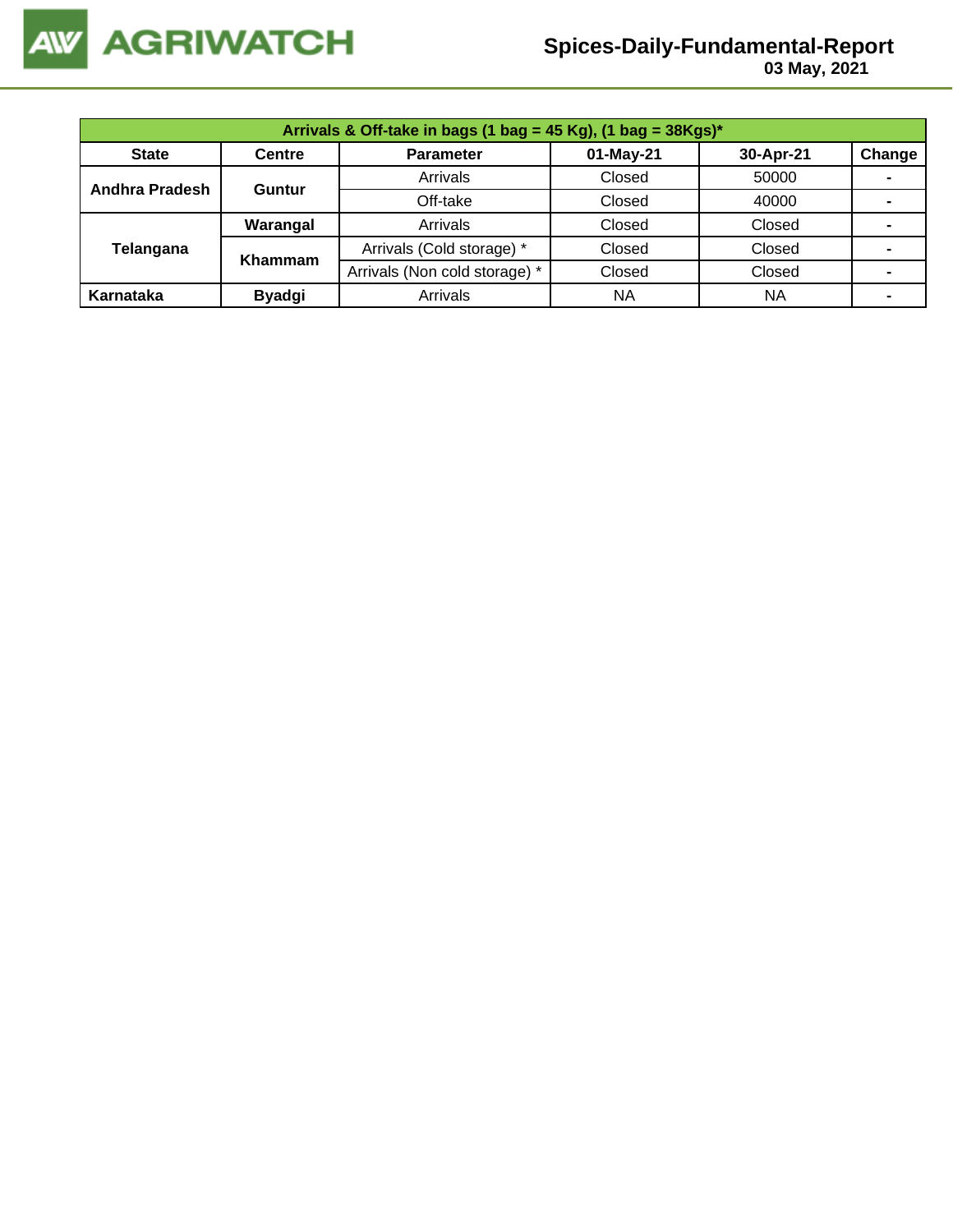

# **TURMERIC**

# **Fundamentals:**

- **Today's Update:**
	- Turmeric spot market reported closed on Saturday. Mostly spot market reported closed due to coronavirus lockdown, likely to reopen on 3<sup>rd</sup> May.

- Expected lower production current year supported the prices in the spot market from lower levels.
- For the 2021-22 marketing period, Agriwatch expected 0.62 lakh MT ending stocks (with increasing exports and domestic consumption), which is lower than 0.98 lakh MT from last year, likely to support prices from the current level.
- Good domestic demand along with upcountry demand supported the prices.
- Agriwatch estimates, Turmeric all India production for 2021-22 is estimated at 4.46 lakh MT. Last year's production was 4.53 lakh MT.

| <b>Turmeric Spot Market Prices (Loose): (Rs/Qtl)</b> |                         |                                 |           |           |                              |  |  |
|------------------------------------------------------|-------------------------|---------------------------------|-----------|-----------|------------------------------|--|--|
| <b>State</b>                                         | <b>Centre</b>           | Grade<br>01-May-21              |           | 30-Apr-21 | Change                       |  |  |
|                                                      |                         | Nizam quality                   | Closed    | Closed    |                              |  |  |
|                                                      | <b>Nizamabad</b>        | Double polish finger            | Closed    | Closed    |                              |  |  |
|                                                      | <b>Benchmark market</b> | Gattah (unpolished)             | Closed    | Closed    | $\blacksquare$               |  |  |
| Telangana                                            |                         | Gattah (double polished)        | Closed    | Closed    |                              |  |  |
|                                                      |                         | Finger                          | Closed    | Closed    |                              |  |  |
|                                                      | Warangal                | Round                           | Closed    | Closed    |                              |  |  |
|                                                      |                         | Finger                          | Closed    | 8200      |                              |  |  |
|                                                      | <b>Erode</b>            | Gattah                          | Closed    | 7800      |                              |  |  |
|                                                      |                         | Sellem                          | Closed    | 9200      | $\blacksquare$               |  |  |
| <b>Tamil Nadu</b>                                    | <b>Coimbatore</b>       | <b>Bulb</b>                     | <b>NA</b> | <b>NA</b> |                              |  |  |
|                                                      |                         | Finger                          | <b>NA</b> | <b>NA</b> |                              |  |  |
|                                                      | <b>Salem</b>            | <b>Bulb</b>                     | <b>NA</b> | <b>NA</b> |                              |  |  |
|                                                      |                         | Finger                          | <b>NA</b> | 6920      |                              |  |  |
|                                                      |                         | <b>Bulb</b>                     | Closed    | Closed    |                              |  |  |
| <b>Andhra Pradesh</b>                                | <b>Duggirala</b>        | <b>Bilty</b>                    | Closed    | Closed    |                              |  |  |
|                                                      |                         | Finger                          | Closed    | Closed    | $\blacksquare$               |  |  |
|                                                      |                         | Bilty                           | Closed    | Closed    | $\blacksquare$               |  |  |
|                                                      |                         | Rajpuri/Salem Finger            | Closed    | 12600     | $\blacksquare$               |  |  |
|                                                      | Sangli                  | Rajpuri Medium                  | Closed    | 9600      | $\blacksquare$               |  |  |
|                                                      |                         | DesiKadappa                     | Closed    | 8600      | $\blacksquare$               |  |  |
|                                                      |                         | Salem Powder                    | Closed    | Closed    | $\blacksquare$               |  |  |
|                                                      |                         | Mini Salem                      | Closed    | Closed    | $\blacksquare$               |  |  |
| <b>Maharashtra</b>                                   | <b>Basmat</b>           | Super Salem                     | Closed    | Closed    | $\blacksquare$               |  |  |
|                                                      |                         | <b>Gattah Powder</b>            | Closed    | Closed    |                              |  |  |
|                                                      |                         | <b>Gattah Premium</b>           | Closed    | Closed    | $\qquad \qquad \blacksquare$ |  |  |
|                                                      |                         | <b>Turmeric Finger Polished</b> | Closed    | Closed    |                              |  |  |
|                                                      | <b>Nanded</b>           | <b>Turmeric Bulb Polished</b>   | Closed    | Closed    | $\blacksquare$               |  |  |
|                                                      |                         | <b>Turmeric Mix</b>             | Closed    | Closed    |                              |  |  |
|                                                      |                         | Gattah                          | Closed    | Closed    | $\blacksquare$               |  |  |
|                                                      |                         | Mini Salem                      | Closed    | Closed    | $\qquad \qquad \blacksquare$ |  |  |
| <b>Delhi</b>                                         | <b>Delhi</b>            | Finger Single Polished          | Closed    | Closed    | $\blacksquare$               |  |  |
|                                                      |                         | <b>Finger Double Polished</b>   | Closed    | Closed    | $\blacksquare$               |  |  |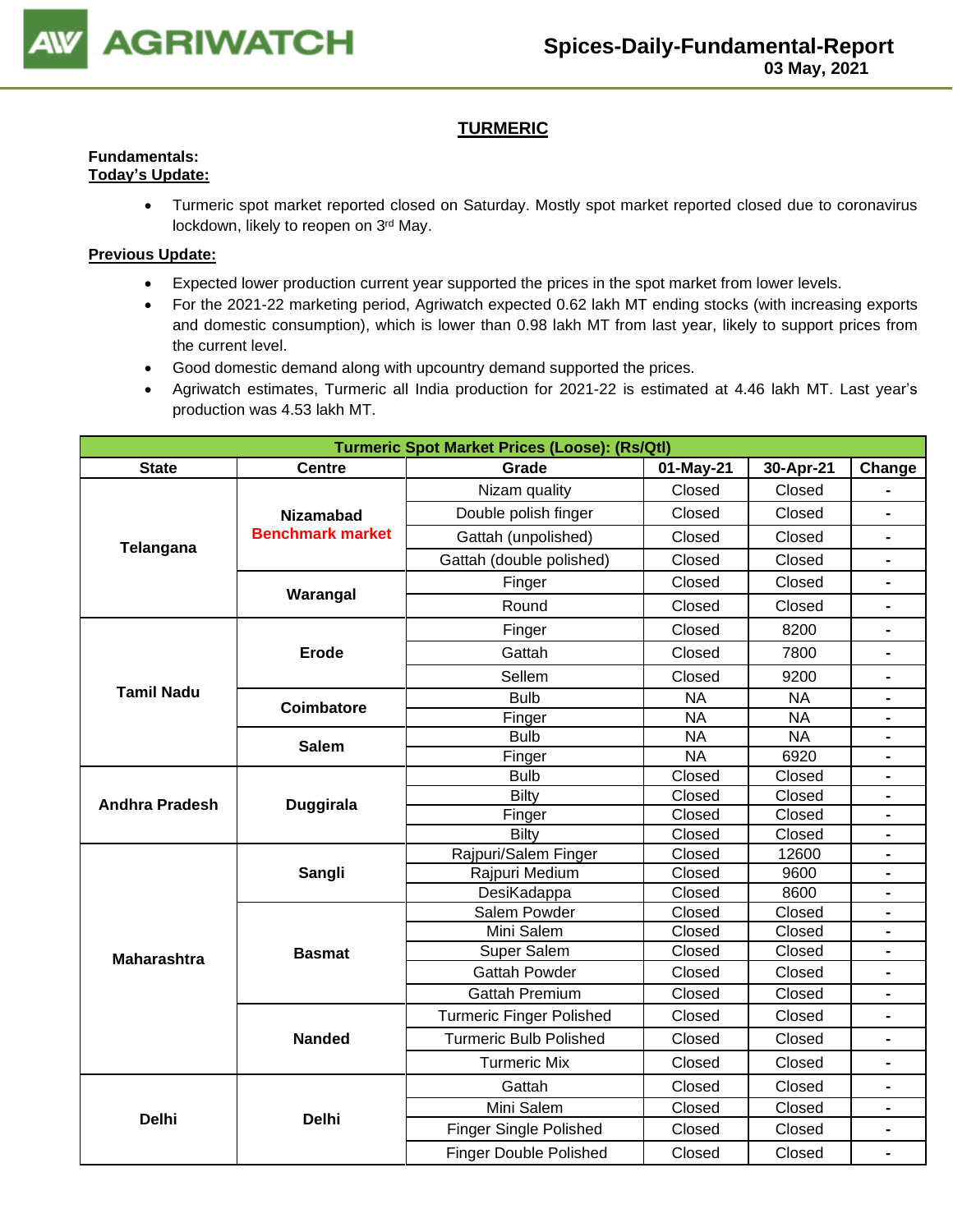

 **03 May, 2021**

| <b>State</b>          | Arrival & Off-take in bags $*(1 \text{ bag} = 75 \text{ Kg}),\#(1 \text{ bag} = 60 \text{ Kg})$ |                  |           |           |                      |  |  |  |
|-----------------------|-------------------------------------------------------------------------------------------------|------------------|-----------|-----------|----------------------|--|--|--|
|                       | <b>Centre</b>                                                                                   | <b>Parameter</b> | 01-May-21 | 30-Apr-21 | Change               |  |  |  |
|                       | <b>Nizamabad</b>                                                                                | <b>Arrival</b>   | Closed    | Closed    |                      |  |  |  |
| Telangana             |                                                                                                 | Off-take         | Closed    | Closed    | -                    |  |  |  |
|                       | Warangal                                                                                        | <b>Arrival</b>   | Closed    | Closed    | -                    |  |  |  |
|                       | Erode                                                                                           | <b>Arrival</b>   | Closed    | 4000      | -                    |  |  |  |
|                       |                                                                                                 | Off-take         | Closed    | 4000      |                      |  |  |  |
| <b>Tamil Nadu</b>     | Coimbatore                                                                                      | <b>Arrival</b>   | NA.       | <b>NA</b> |                      |  |  |  |
|                       | <b>Salem</b>                                                                                    | Arrival*         | NA.       | 0.1       | -                    |  |  |  |
| <b>Andhra Pradesh</b> | <b>Duggirala</b>                                                                                | Arrival*         | Closed    | Closed    | -                    |  |  |  |
|                       | Sangli                                                                                          | Arrival#         | Closed    | 2500      | -                    |  |  |  |
| <b>Maharashtra</b>    | <b>Basmat</b>                                                                                   | Arrival*         | Closed    | Closed    |                      |  |  |  |
|                       | <b>Nanded</b>                                                                                   | Arrival          | Closed    | Closed    | $\blacksquare$       |  |  |  |
|                       |                                                                                                 |                  |           |           | <b>Arrival * Qtl</b> |  |  |  |

# **NCDEX-FUTURES MARKET**

| Turmeric <sup>1</sup> |                          |       |       |       |              |                          |             |       |           |
|-----------------------|--------------------------|-------|-------|-------|--------------|--------------------------|-------------|-------|-----------|
| <b>Contract</b>       | +/-\$                    | Open  | High  | Low   | <b>Close</b> | <b>Volume</b>            | Vol. Change | Οl    | OI Change |
| <b>May-21</b>         | $\sim$ $\sim$            | $- -$ | $- -$ | $- -$ | $- -$        | $- -$                    | --          | $- -$ | $- -$     |
| <b>Jun-21</b>         | $\overline{\phantom{a}}$ | $- -$ | $- -$ | --    | $- -$        | $\overline{\phantom{a}}$ | $- -$       | $- -$ | $- -$     |
| July-21               | $\sim$ $\sim$            | $- -$ | $- -$ | $- -$ | $- -$        | $- -$                    | $- -$       | $- -$ | $- -$     |

| <b>Spread</b> | $M$ av-21                | <b>Jun-21</b>            | July-21                  |
|---------------|--------------------------|--------------------------|--------------------------|
| <b>Basis</b>  | $\overline{\phantom{a}}$ | $\sim$ $\sim$            | $\overline{\phantom{a}}$ |
| May-21        | $\sim$ $\sim$            | $\overline{\phantom{m}}$ | $\overline{\phantom{a}}$ |
| <b>Jun-21</b> | $- -$                    | $- -$                    | $- -$                    |

NB: Spot prices used for spread calculation is the basis Nizamabad for Nizam grade. Basis = Spot prices– Near month futures.

#### **NCDEX- STOCK POSITION**

| <b>Stocks</b>                                                                                                                                                                                                                                                                                                                      | <b>Demat</b> | <b>In-Process</b> | <b>Total</b> |
|------------------------------------------------------------------------------------------------------------------------------------------------------------------------------------------------------------------------------------------------------------------------------------------------------------------------------------|--------------|-------------------|--------------|
|                                                                                                                                                                                                                                                                                                                                    | 30.04.2021   | 30.04.2021        | 30.04.2021   |
| Sangli                                                                                                                                                                                                                                                                                                                             | 1288         |                   | 1288         |
| Erode                                                                                                                                                                                                                                                                                                                              | $- -$        | $- -$             | $- -$        |
| <b>Nizamabad</b>                                                                                                                                                                                                                                                                                                                   | 961          |                   | 961          |
| Warangal                                                                                                                                                                                                                                                                                                                           | $- -$        | $- -$             | $- -$        |
| $\mathbf{r}$ $\mathbf{r}$ $\mathbf{r}$ $\mathbf{r}$ $\mathbf{r}$ $\mathbf{r}$ $\mathbf{r}$ $\mathbf{r}$ $\mathbf{r}$ $\mathbf{r}$ $\mathbf{r}$ $\mathbf{r}$ $\mathbf{r}$ $\mathbf{r}$ $\mathbf{r}$ $\mathbf{r}$ $\mathbf{r}$ $\mathbf{r}$ $\mathbf{r}$ $\mathbf{r}$ $\mathbf{r}$ $\mathbf{r}$ $\mathbf{r}$ $\mathbf{r}$ $\mathbf{$ |              |                   |              |

(**Quantity in MT)**

#### **NCDEX Turmeric EED Wise Stock Position (Qty in MT) on 26th April, 2021**

| <b>EED</b>   | Sangli (Desi<br>Cuddapah) | <b>Sangli</b><br>(Rajapore) | <b>Nizamabad</b> | <b>Nizamabad</b><br>(Farmer Polished) | <b>Basmat</b><br>(Salem) | <b>Total</b> |
|--------------|---------------------------|-----------------------------|------------------|---------------------------------------|--------------------------|--------------|
| $10$ -Aug-21 | 732                       | $\overline{\phantom{a}}$    | 120              | $- -$                                 | $\sim$ $\sim$            | 852          |
| $10-Sep-21$  | 318                       | $\sim$ $-$                  | 780              | $- -$                                 | $- -$                    | 1098         |
| $10-0ct-21$  | 238                       | $- -$                       | 20               | $- -$                                 | $- -$                    | 258          |
| <b>Total</b> | 1288                      | $\sim$                      | 920              | $\sim$                                | $\sim$                   | 2208         |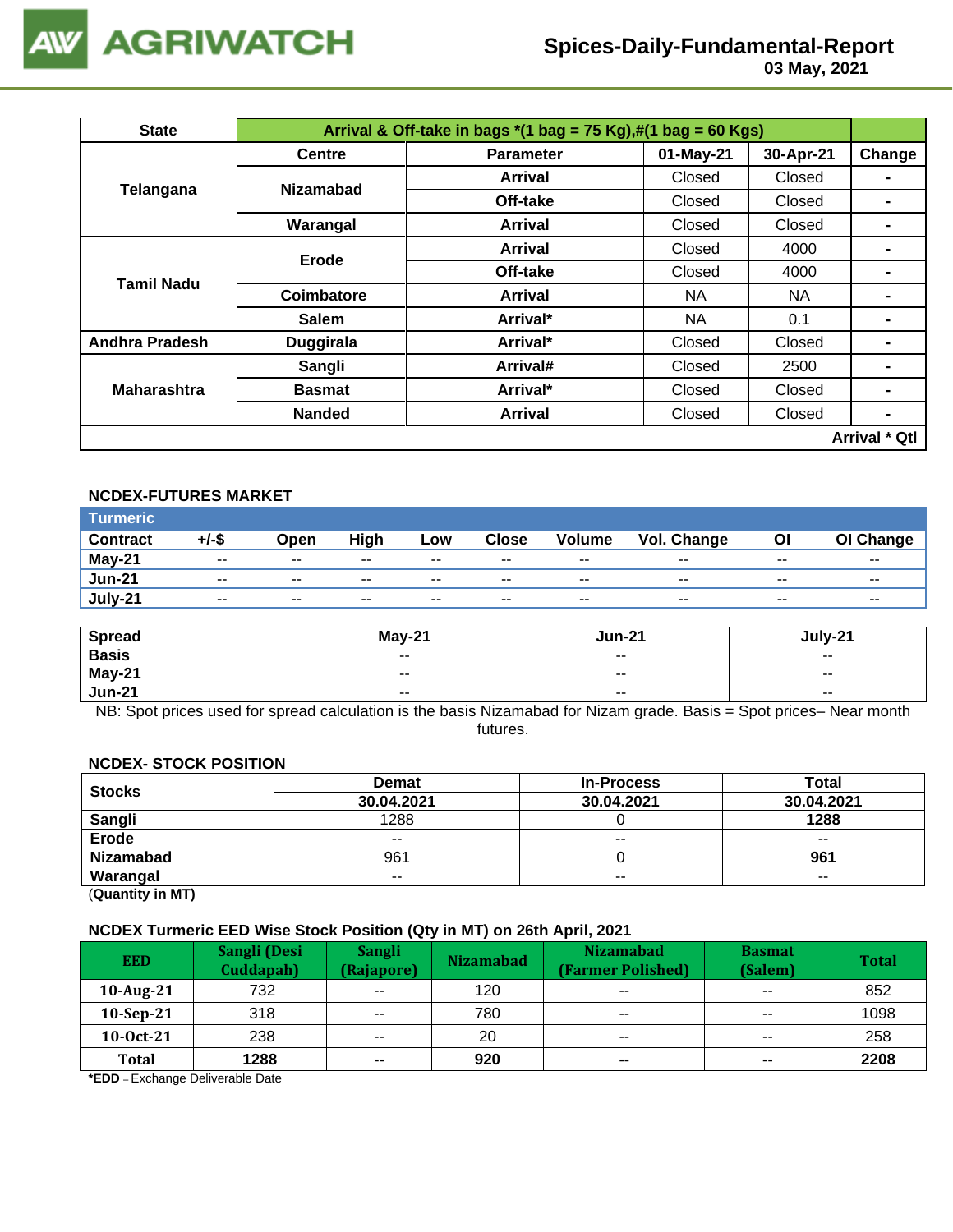

# **BLACK PEPPER**

# **Fundamentals:**

# **Today's Update:**

- Weak sentiment witnessed in Black pepper market on Saturday.
- As we expected earlier, higher production in India put a cap on domestic prices.
- As of 30<sup>th</sup> April, new pepper 500 G/L traded at Rs.36,200/-qtl, Rs.200 down from the previous day.
- Agriwatch estimate, pepper production in the current year (2021) 65,000 tons which will be higher than last year (2020) 60,000 tons.
- According to VPA, yesterday pepper prices in the domestic market were traded at VND 64,000 69,000 / kg locally. Specifically, today's pepper price in Gia Lai was the lowest in the market at VND 64,000 / kg. Today's pepper prices in Dong Nai provinces (65,500 VND / kg); Dak Nong, Dak Lak (67,000 VND / kg); Binh Phuoc (68,000 VND / kg) and Ba Ria - Vung Tau were at the highest threshold of 69,000 VND / kg.
- According to the General Department of Customs, total pepper export volume in April of Vietnam is at least 34,000 tons and in the first 4 months of 2021, it is about 95,000 tons (in the first 4 months of 2020, it is 116,764 tons).
- Vietnam's pepper production in 2021 is not expected to be as plentiful as a few years ago, this will put pressure on supply as happened in February and March, causing pepper prices to increase by 45% for more than 1 month, according to VPA.

- According to the report of the General Department of Customs Vietnam, exports in the first half of April 2021 reached 15,304 tons of pepper of all kinds, bringing pepper exports in the first 3.5 months of 2021 to reach 76,296 tons of pepper of all kinds, a decrease of 21.98% in volume over the same period last year.
- The average export price in the period reached 3,130 USD / ton, up 6.07% compared with the average export price in March 2021.
- World demand is currently about 510,000 tons per year. On average, the demand for pepper each year increases by only 2-3%, while the global pepper output increases by 8-10%.

| <b>Black Pepper Spot Market Prices (Loose): (Rs/Qtl)</b> |                         |                                        |             |           |        |  |  |  |
|----------------------------------------------------------|-------------------------|----------------------------------------|-------------|-----------|--------|--|--|--|
| <b>State</b>                                             | <b>Centre</b>           | Grade                                  | $01-May-21$ | 30-Apr-21 | Change |  |  |  |
| Kerala                                                   | Kochi                   | Ungarbled                              | Closed      | 37200     |        |  |  |  |
|                                                          | <b>Benchmark market</b> | Garbled                                | Closed      | 39200     |        |  |  |  |
| Karnataka                                                | Chikkamagaluru          | Ungarbled                              | Closed      | Closed    |        |  |  |  |
| <b>Delhi</b>                                             | <b>New Delhi</b>        | Unpolished                             | Closed      | Closed    |        |  |  |  |
|                                                          |                         | 550 GL                                 | Closed      | Closed    |        |  |  |  |
|                                                          |                         | <b>Arrivals &amp; Off-take in Tons</b> |             |           |        |  |  |  |
| <b>State</b>                                             | <b>Centre</b>           | <b>Parameter</b>                       | $01-May-21$ | 30-Apr-21 | Change |  |  |  |
| Kerala                                                   | Kochi                   | Arrivals                               | Closed      | 18        |        |  |  |  |
|                                                          |                         | Off-take                               | Closed      | 18        |        |  |  |  |

| <b>Black Pepper FOB Prices (USD/MT)</b> |                                  |                          |                                           |                                            |                                        |                              |  |  |  |
|-----------------------------------------|----------------------------------|--------------------------|-------------------------------------------|--------------------------------------------|----------------------------------------|------------------------------|--|--|--|
| <b>Date</b>                             | <b>Brazil</b><br><b>ASTA 570</b> | ex Kochi<br>(India) ASTA | Lampung<br>(Indonesia)<br><b>ASTA 570</b> | Kuching (Sarawak,<br><b>Malaysia) ASTA</b> | <b>Ho Chi Minh</b><br>(Vietnam) 500g/l | Ho Chi<br><b>Minh 550g/l</b> |  |  |  |
| 19/04/21                                | 3875                             | 5423                     | 4041                                      | 4540                                       | 3695                                   | 3735                         |  |  |  |
| 22/04/21                                | 3875                             | 5432                     | 4051                                      | 4665                                       | 3620                                   | 3660                         |  |  |  |
| 23/04/21                                | 3875                             | 5269                     | 4046                                      | 4665                                       | 3620                                   | 3660                         |  |  |  |
| 26/04/21                                | 3875                             | 5283                     | 3905                                      | 4665                                       | 3620                                   | 3660                         |  |  |  |
| 27/04/21                                | 3875                             | 5296                     | 3903                                      | 4665                                       | 3620                                   | 3660                         |  |  |  |
| 28/04/21                                | 3875                             | 5290                     | 3899                                      | 4665                                       | 3595                                   | 3635                         |  |  |  |
| 29/04/21                                | 3875                             | 5330                     | 3911                                      | 4665                                       | 3595                                   | 3635                         |  |  |  |
| 30/04/21                                | 3875                             | ΝA                       | 3915                                      | 4665                                       | N/A                                    | N/A                          |  |  |  |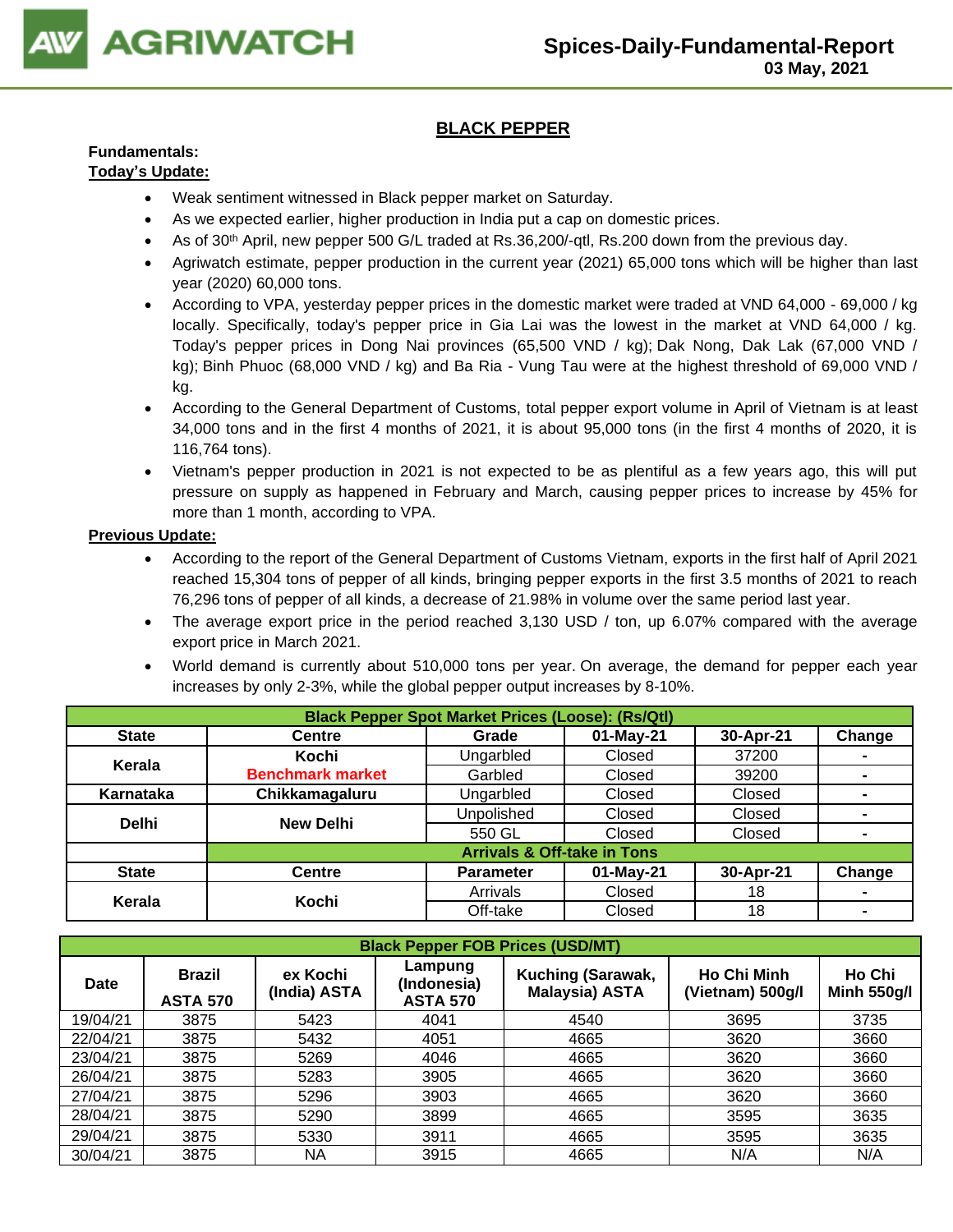

# **JEERA (CUMIN SEED)**

# **Fundamentals:**

# **Today's Update:**

 $\bullet$  Jeera spot market reported closed on Saturday due to coronavirus lockdown, likely to reopen on 3<sup>rd</sup> May.

- In Unjha benchmark market new crop supply reported at around 35,000 to 37,000 bags on an average daily basis.
- Higher temperature during February and March in Rajasthan growing regions like Jodhpur impacted Jeera standing crop quality and supported the prices.
- Buyers reported active at a lower price level. Export demand continuing at the Unjha spot market.
- *As per the Agriwatch production estimate, Jeera production for 2021-22 (marketing period) is estimated at 391,801 MT (around 71 lakh bags each of 55 kg) compared to last year's 451,451 MT (82 lakh bags).*

|              |                          | Jeera (Cumin Seed) Spot Market Prices (Loose): (Rs/Qtl) |           |           |                          |
|--------------|--------------------------|---------------------------------------------------------|-----------|-----------|--------------------------|
| <b>State</b> | <b>Centre</b>            | Grade                                                   | 01-May-21 | 30-Apr-21 | Change                   |
|              | Unjha                    | Local                                                   | Closed    | Closed    |                          |
|              | <b>Benchmark market</b>  | <b>NCDEX Quality</b>                                    | Closed    | Closed    | -                        |
|              |                          | Poojari type /Machine Cut                               | Closed    | Closed    | $\blacksquare$           |
|              |                          | 1% Singapore                                            | Closed    | Closed    | -                        |
|              | <b>Mundra Port (FoR)</b> | 2% Singapore                                            | Closed    | Closed    | $\blacksquare$           |
| Gujarat      |                          | 1 % European                                            | Closed    | Closed    | $\blacksquare$           |
|              |                          | 2% European                                             | Closed    | Closed    | -                        |
|              | Rajkot                   | Local                                                   | Closed    | Closed    | $\blacksquare$           |
|              | Patan                    | Local                                                   | Closed    | Closed    | -                        |
|              | <b>Dhrol</b>             | Local                                                   | Closed    | Closed    | $\blacksquare$           |
|              | <b>Gondal</b>            | Local                                                   | Closed    | Closed    | -                        |
|              | Jodhpur                  | Local                                                   | Closed    | Closed    | $\blacksquare$           |
|              | <b>Merta City</b>        | Local                                                   | Closed    | Closed    | $\blacksquare$           |
| Rajasthan    | <b>Nagaur</b>            | Local                                                   | Closed    | Closed    | -                        |
|              | <b>Anandpur Kalu</b>     | Local                                                   | Closed    | Closed    | $\overline{\phantom{0}}$ |
|              | <b>New Delhi</b>         | Ganesh                                                  | Closed    | Closed    | $\overline{\phantom{0}}$ |
| <b>Delhi</b> |                          | Poojari type / Machine Cut                              | Closed    | Closed    | $\overline{\phantom{0}}$ |
|              |                          | Arrival & Off-take in bags (1 bag = 55 kg)              |           |           |                          |
| <b>State</b> | <b>Centre</b>            | <b>Parameter</b>                                        | 01-May-21 | 30-Apr-21 | Change                   |
|              | Unjha                    | Arrival                                                 | Closed    | Closed    |                          |
|              |                          | Off-take                                                | Closed    | Closed    | $\blacksquare$           |
| Gujarat      | Rajkot                   | Arrival*                                                | Closed    | Closed    | $\blacksquare$           |
|              | Patan                    | Arrival*                                                | Closed    | Closed    | $\blacksquare$           |
|              | <b>Dhrol</b>             | Arrival*                                                | Closed    | Closed    | $\blacksquare$           |
|              | Gondal                   | Arrival                                                 | Closed    | Closed    |                          |
|              | Jodhpur                  | Arrival                                                 | Closed    | Closed    | $\overline{\phantom{0}}$ |
|              | <b>Merta City</b>        | Arrival                                                 | Closed    | Closed    | $\blacksquare$           |
| Rajasthan    | <b>Nagaur</b>            | Arrival                                                 | Closed    | Closed    | $\blacksquare$           |
|              | <b>Anandpur Kalu</b>     | Arrival                                                 | Closed    | Closed    |                          |
|              |                          |                                                         |           |           | Arrival * Qtl            |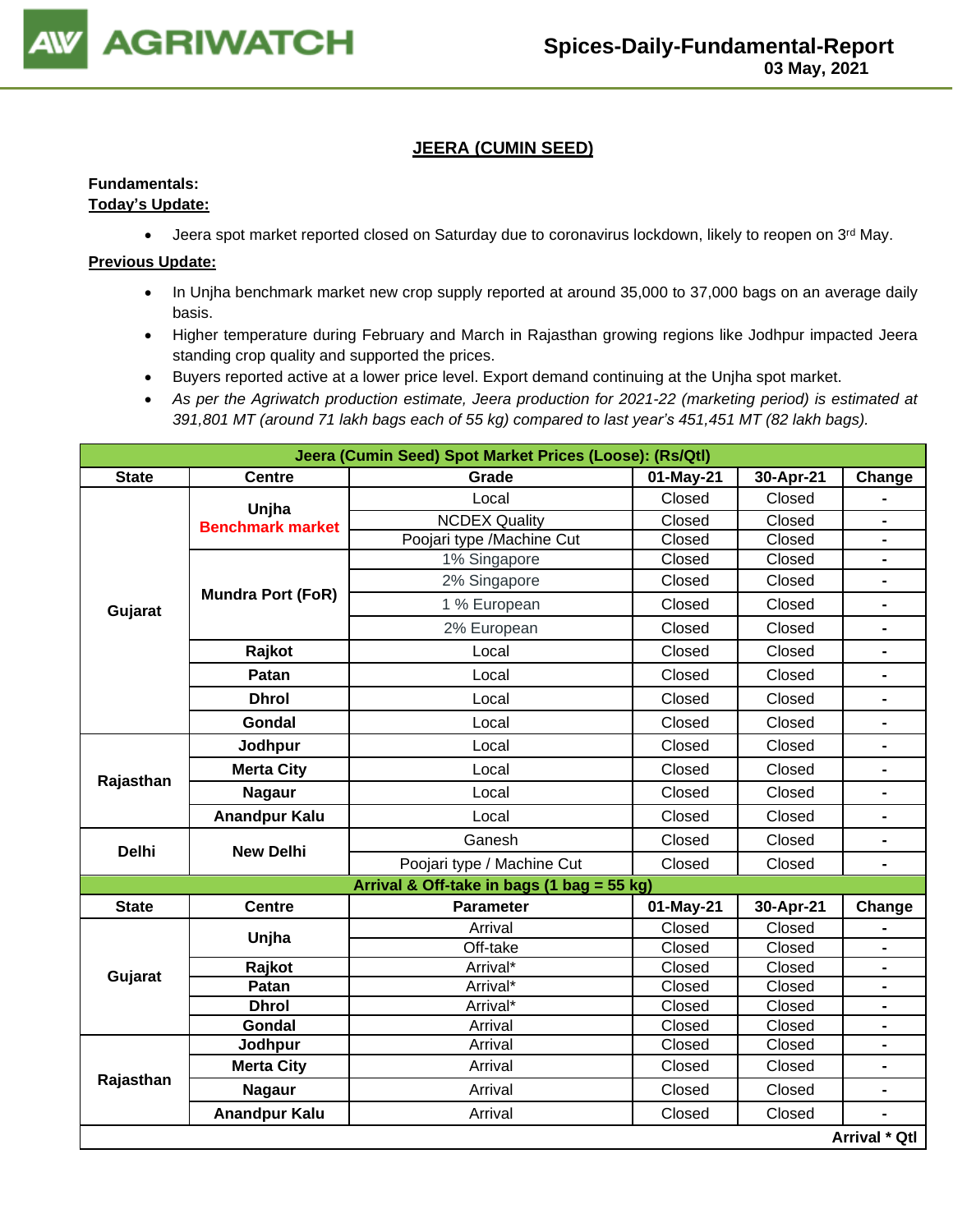

#### **NCDEX-FUTURES MARKET**

| <b>Jeera (Cumin Seed)</b> |                          |       |       |       |              |               |             |       |           |
|---------------------------|--------------------------|-------|-------|-------|--------------|---------------|-------------|-------|-----------|
| <b>Contract</b>           | +/-\$                    | Open  | High  | Low   | <b>Close</b> | <b>Volume</b> | Vol. Change | ΟI    | OI Change |
| May-21                    | $\overline{\phantom{a}}$ | $- -$ | $- -$ | $- -$ | $- -$        | $- -$         | $- -$       | $- -$ | $- -$     |
| <b>Jun-21</b>             | $- -$                    | $- -$ | $- -$ | $- -$ | $- -$        | --            | $- -$       | $- -$ | --        |
| July-21                   | $- -$                    | $- -$ | $- -$ | $- -$ | $- -$        | $- -$         | $- -$       | $- -$ | $- -$     |

| <b>Spread</b> | $May-21$                 | Jun-21                   | lulv-21 |
|---------------|--------------------------|--------------------------|---------|
| <b>Basis</b>  | $\overline{\phantom{a}}$ | $- -$                    | $- -$   |
| May-21        | $\overline{\phantom{m}}$ | $- -$                    | $- -$   |
| <b>Jun-21</b> | $\overline{\phantom{a}}$ | $\overline{\phantom{a}}$ | $- -$   |

NB: Spread was done by taking Spot prices at Unjha or NCDEX Quality. Basis = Spot prices– Near month futures.

#### **NCDEX- STOCK POSITION**

| <b>Stocks</b> | <b>Demat</b> | <b>In-Process</b>        | Total          |
|---------------|--------------|--------------------------|----------------|
|               | 30.04.2021   | 30.04.2021               | 30.04.2021     |
| Jodhpur       | $- -$        | $\overline{\phantom{a}}$ | $\blacksquare$ |
| Unjha         | 4593         |                          | 4593           |

(**Quantity in MT)**

#### **NCDEX Jeera (Cumin Seed) EED Wise Stock Position Qty in MT on 26th April, 2021**

| <b>EED</b>   | <b>Jodhpur</b> | <b>Unjha</b> | Total |
|--------------|----------------|--------------|-------|
| 10-Sep-21    | $- -$          | 1466         | 1466  |
| 10-Oct-21    | $- -$          | 2815         | 2815  |
| 10-Nov-21    | $- -$          | 186          | 186   |
| <b>Total</b> | $\sim$ $\sim$  | 4467         | 4467  |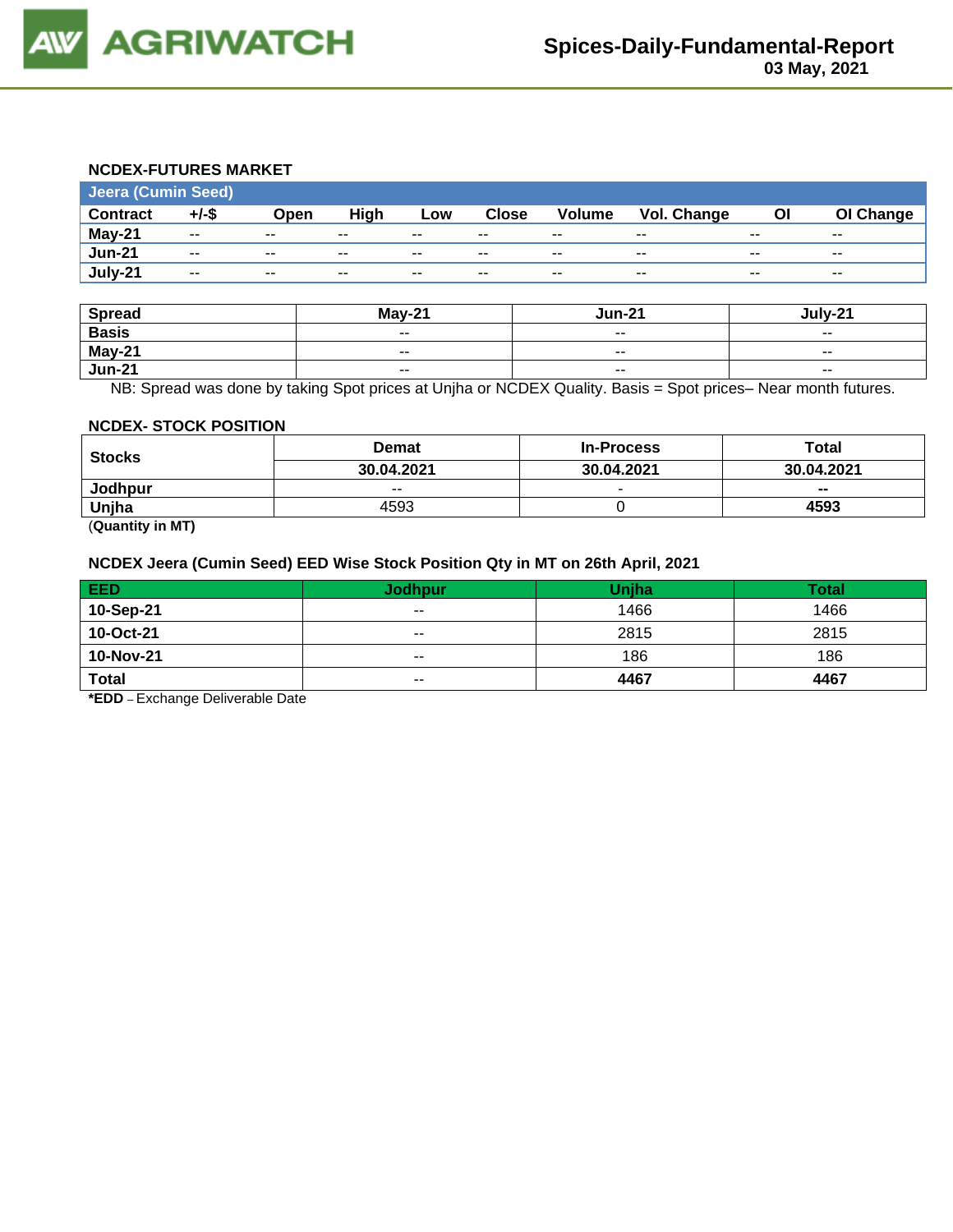

# **CARDAMOM**

#### **Fundamentals**

#### **Today's Update:**

- Steady to firm sentiment witnessed in Cardamom spot market reported on Saturday.
- Ramzan demand reported slow in the domestic market due to coronavirus fear and mostly market closed due to lockdown.
- *India's production for the coming marketing year 2021-22 (which will start from August) expected better around 30,000 MT also put the cap on prices.*

- As we expected earlier, the new Cardamom supply pressurizes the prices from higher levels due to increased production.
- Agriwatch estimates for 2020-21, India's Cardamom production would be around 22,000 23,000 MT, due to favourable weather conditions. Last year it was 19,000 – 20,000 MT.

| <b>Small Cardamom Spot Market Prices (Loose): (Rs/Kg)</b> |                         |                                            |           |           |                |  |  |
|-----------------------------------------------------------|-------------------------|--------------------------------------------|-----------|-----------|----------------|--|--|
| <b>State</b>                                              | <b>Auction Price</b>    |                                            | 01-May-21 | 30-Apr-21 | Change         |  |  |
| Kerala                                                    | <b>Kumily</b>           | <b>Max price</b>                           | <b>NA</b> | 1646      |                |  |  |
|                                                           | <b>Benchmark market</b> | Avg. Price                                 | <b>NA</b> | 938       |                |  |  |
|                                                           |                         | <b>Medium</b>                              | Closed    | Closed    |                |  |  |
|                                                           |                         | 6.5 (Bold)                                 | Closed    | Closed    | $\blacksquare$ |  |  |
| <b>Delhi</b>                                              | <b>New Delhi</b>        | 7 (Bold)                                   | Closed    | Closed    | ٠              |  |  |
|                                                           |                         | 7.5 (Bold)                                 | Closed    | Closed    | $\blacksquare$ |  |  |
|                                                           |                         | 8 (Bold)                                   | Closed    | Closed    | $\blacksquare$ |  |  |
|                                                           |                         | Large Cardamom Spot Market Prices: (Rs/Kg) |           |           |                |  |  |
|                                                           | Singtam                 | <b>Badadana</b>                            | <b>NA</b> | NA        |                |  |  |
| <b>Sikkim</b>                                             | Singtam                 | Chotadana                                  | <b>NA</b> | <b>NA</b> |                |  |  |
|                                                           | Gangtok                 | <b>Badadana</b>                            | <b>NA</b> | <b>NA</b> |                |  |  |
|                                                           | Gangtok                 | Chotadana                                  | NA        | NA.       | $\blacksquare$ |  |  |
|                                                           | <b>Siliguri</b>         | <b>Badadana</b>                            | <b>NA</b> | <b>NA</b> | $\blacksquare$ |  |  |
| <b>West Bengal</b>                                        | <b>Siliguri</b>         | Chotadana                                  | <b>NA</b> | <b>NA</b> | $\blacksquare$ |  |  |
| Arrival & Off-take in Kg                                  |                         |                                            |           |           |                |  |  |
| <b>State</b>                                              | <b>Parameter</b>        | <b>Centre</b>                              | 01-May-21 | 30-Apr-21 | Change         |  |  |
| Kerala                                                    |                         | <b>Arrivals</b>                            | <b>NA</b> | 63931     |                |  |  |
|                                                           | <b>Kumily</b>           | Off-take                                   | <b>NA</b> | 54528     |                |  |  |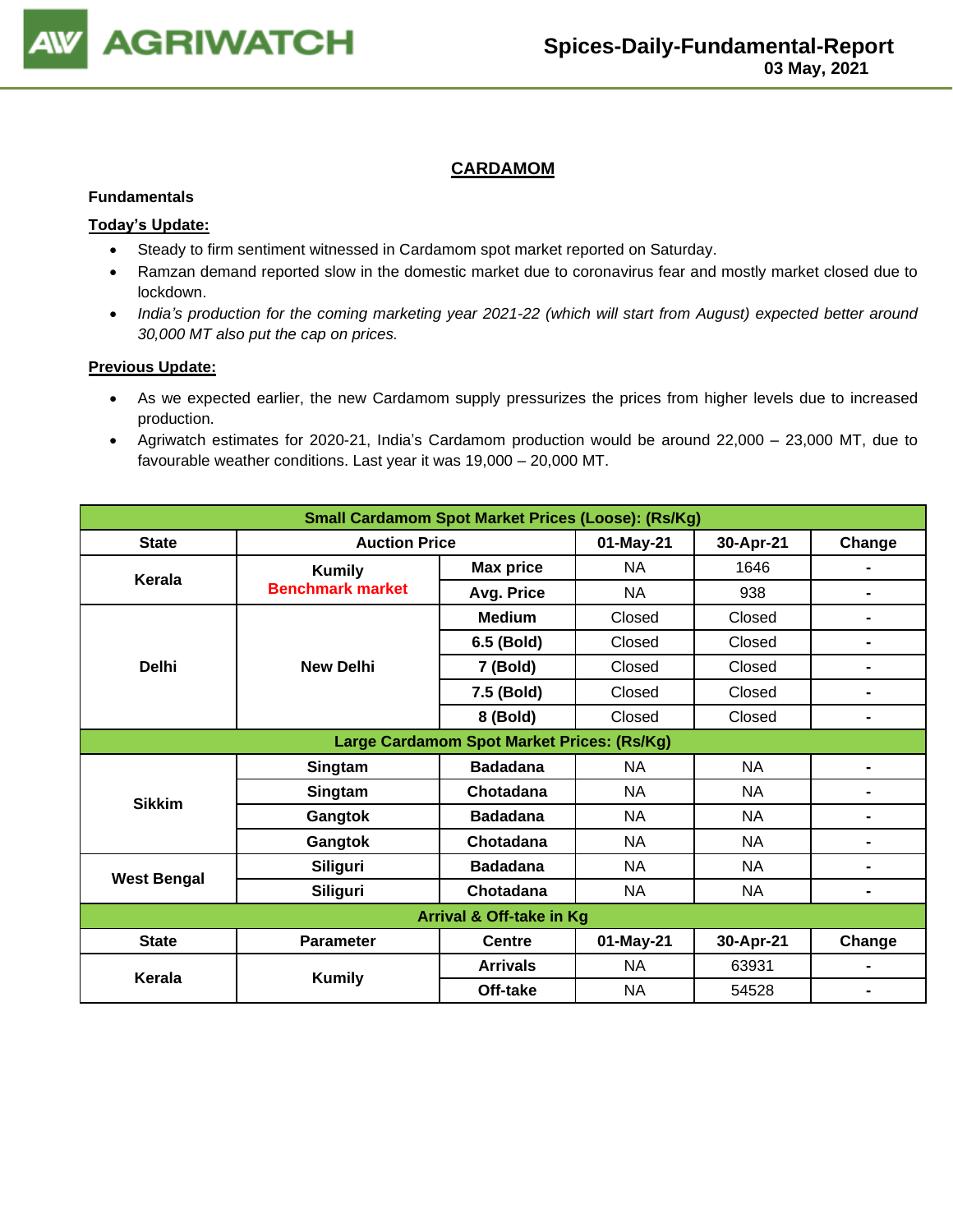

#### **MCX-FUTURES MARKET**

| <b>Cardamom</b> |          |                          |               |                          |              |                          |             |       |           |
|-----------------|----------|--------------------------|---------------|--------------------------|--------------|--------------------------|-------------|-------|-----------|
| <b>Contract</b> | $+/-$ \$ | Open                     | High          | Low                      | <b>Close</b> | <b>Volume</b>            | Vol. Change | O     | OI Change |
| May-21          | $- -$    | $\sim$ $\sim$            | $\sim$ $\sim$ | $\overline{\phantom{a}}$ | $- -$        | $\overline{\phantom{a}}$ | $- -$       | $- -$ | $- -$     |
| <b>Jun-21</b>   | $- -$    | $- -$                    | --            | $- -$                    | $- -$        | $-$                      | $- -$       | $- -$ | $- -$     |
| July-21         | $- -$    | $\overline{\phantom{m}}$ | --            | $- -$                    | $- -$        | $- -$                    | $- -$       | $- -$ | $- -$     |

| <b>Spread</b> | <b>May-21</b>            | <b>Jun-21</b>            | July-21                  |
|---------------|--------------------------|--------------------------|--------------------------|
| <b>Basis</b>  | $\overline{\phantom{a}}$ | $\overline{\phantom{a}}$ | $\overline{\phantom{a}}$ |
| <b>May-21</b> | $-$                      | $\sim$ $\sim$            | $-$                      |
| <b>Jun-21</b> | $\overline{\phantom{a}}$ | $\overline{\phantom{a}}$ | $\overline{\phantom{a}}$ |

NB: Spread was done by taking Spot prices of Average quality prices. Basis = Spot prices– Near month futures.

## **MCX- STOCK POSITION**

| <b>Stocks</b> | <b>Demat</b>             | <b>In-Process</b>        | Total                    |  |
|---------------|--------------------------|--------------------------|--------------------------|--|
|               | 30.04.2021               | 30.04.2021               | 30.04.2021               |  |
| Vandanmedu    | $\overline{\phantom{0}}$ | $\overline{\phantom{0}}$ | $\overline{\phantom{0}}$ |  |
| T.N.(Bodi)    | $-$                      | $-$                      | $-$                      |  |
| ----          |                          |                          |                          |  |

(**Quantity in MT)**

#### **MCX Cardamom EED Wise Stock Position Qty in MT on 26th April, 2021**

| EED            | Vandanmedu <sup> </sup> | <b>Bodi</b> | -<br>отан |
|----------------|-------------------------|-------------|-----------|
| $\sim$         | $- -$                   | $-$         | $- -$     |
| $\blacksquare$ | $- -$                   | $- -$       | $- -$     |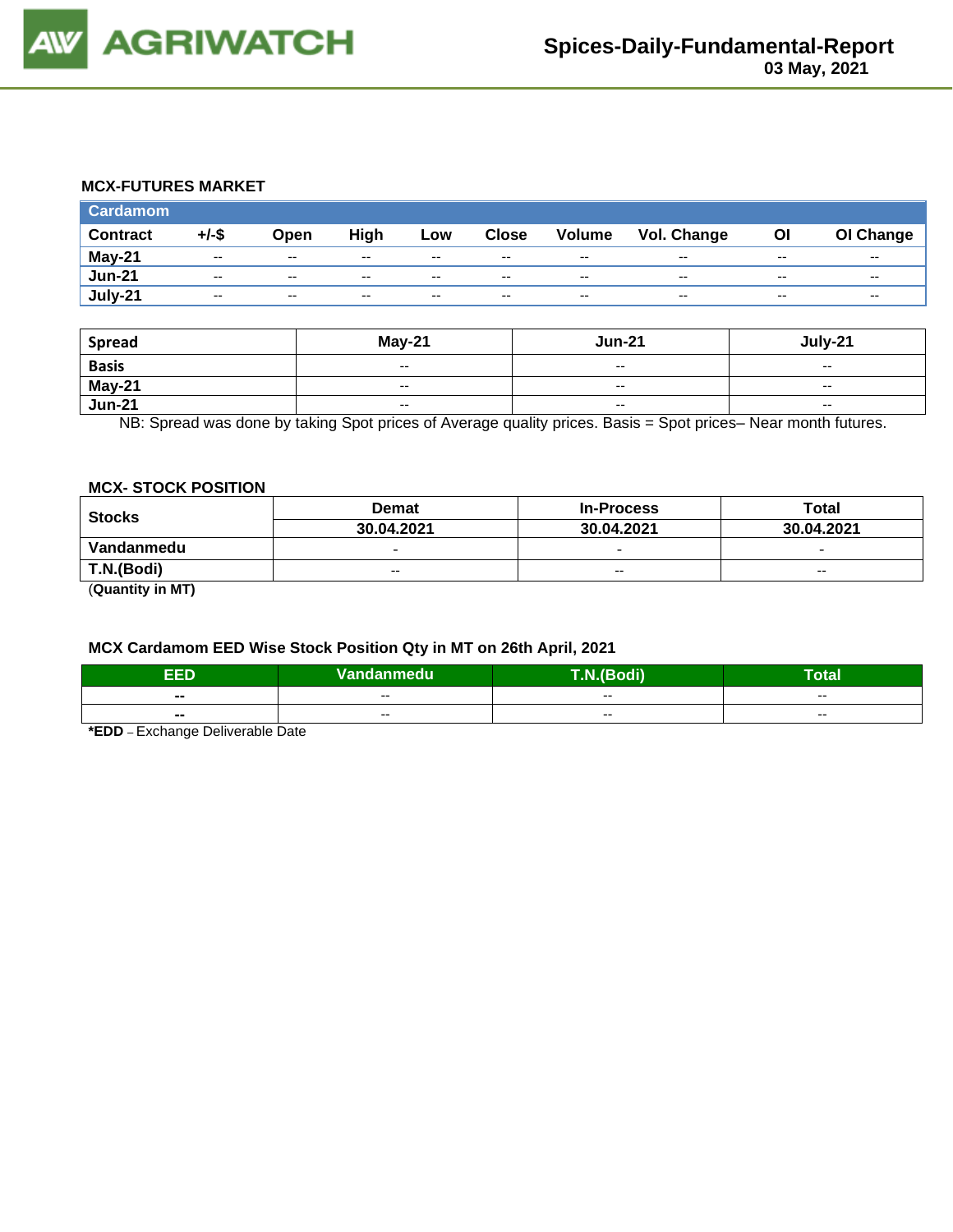

# **CORIANDER SEED**

## **Fundamentals: Today's Update:**

• Coriander spot market closed on Saturday due to corona virus lockdown, likely to reopen from first week of May.

- Buyers are likely to be active further from the current level to go for active buying as ending stocks slowly come down.
- *Agriwatch estimates lower ending stocks for 2021-22 (marketing year) likely to support Coriander prices in the coming days.*
- *As per Agriwatch production estimate, Coriander production for 2021-22 (marketing year) is estimated at 342,435 MT (85 lakh bags) compared to last year's 352,316 MT (88 lakh bags, 1 bag = 40 kg).*
- We expect the 2021-22 marketing year likely to be good for Coriander.

| <b>Coriander Spot Market Prices (Loose): (Rs/Qtl)</b> |                               |               |           |           |                              |  |  |
|-------------------------------------------------------|-------------------------------|---------------|-----------|-----------|------------------------------|--|--|
| <b>State</b>                                          | <b>Centre</b>                 | Grade (New)   | 01-May-21 | 30-Apr-21 | Change                       |  |  |
|                                                       |                               | Eagle         | Closed    | Closed    |                              |  |  |
|                                                       | Kota<br><b>Benchmark</b>      | Eagle(Split)  | Closed    | Closed    |                              |  |  |
|                                                       | market                        | Badami        | Closed    | Closed    | $\blacksquare$               |  |  |
|                                                       |                               | Badami(Split) | Closed    | Closed    | $\blacksquare$               |  |  |
|                                                       |                               | Eagle         | Closed    | Closed    | $\blacksquare$               |  |  |
|                                                       |                               | Eagle(Split)  | Closed    | Closed    | $\blacksquare$               |  |  |
|                                                       | Ramganj                       | Badami        | Closed    | Closed    | $\blacksquare$               |  |  |
| Rajasthan                                             |                               | Badami(Split) | Closed    | Closed    | $\blacksquare$               |  |  |
|                                                       |                               | Scooter       | Closed    | Closed    | $\qquad \qquad \blacksquare$ |  |  |
|                                                       | <b>Baran</b>                  | Eagle         | Closed    | Closed    | $\blacksquare$               |  |  |
|                                                       |                               | Badami        | Closed    | Closed    | $\blacksquare$               |  |  |
|                                                       |                               | Eagle         | Closed    | Closed    | $\blacksquare$               |  |  |
|                                                       | <b>Bhawani</b>                | Badami        | Closed    | Closed    | $\blacksquare$               |  |  |
|                                                       |                               | Scooter       | Closed    | Closed    | $\blacksquare$               |  |  |
|                                                       |                               | Double Paroot | Closed    | Closed    | $\overline{a}$               |  |  |
|                                                       |                               | Badami        | Closed    | Closed    | $\blacksquare$               |  |  |
|                                                       | Guna                          | Eagle         | Closed    | Closed    | $\blacksquare$               |  |  |
|                                                       |                               | Scooter       | Closed    | Closed    | $\blacksquare$               |  |  |
| <b>Madhya Pradesh</b>                                 |                               | Badami        | Closed    | Closed    | $\blacksquare$               |  |  |
|                                                       | <b>Neemuch</b>                | Eagle         | Closed    | Closed    | $\blacksquare$               |  |  |
|                                                       |                               | Scooter       | Closed    | Closed    |                              |  |  |
|                                                       | <b>Gondal</b>                 | Badami        | Closed    | Closed    | $\blacksquare$               |  |  |
| Gujarat                                               |                               | Eagle         | Closed    | Closed    | $\qquad \qquad \blacksquare$ |  |  |
|                                                       |                               | Eagle (Dal)   | Closed    | Closed    | $\blacksquare$               |  |  |
| <b>Delhi</b>                                          | <b>Khari Baoli</b><br>(Delhi) | Eagle         | Closed    | Closed    | $\blacksquare$               |  |  |
|                                                       |                               | Scooter       | Closed    | Closed    | $\blacksquare$               |  |  |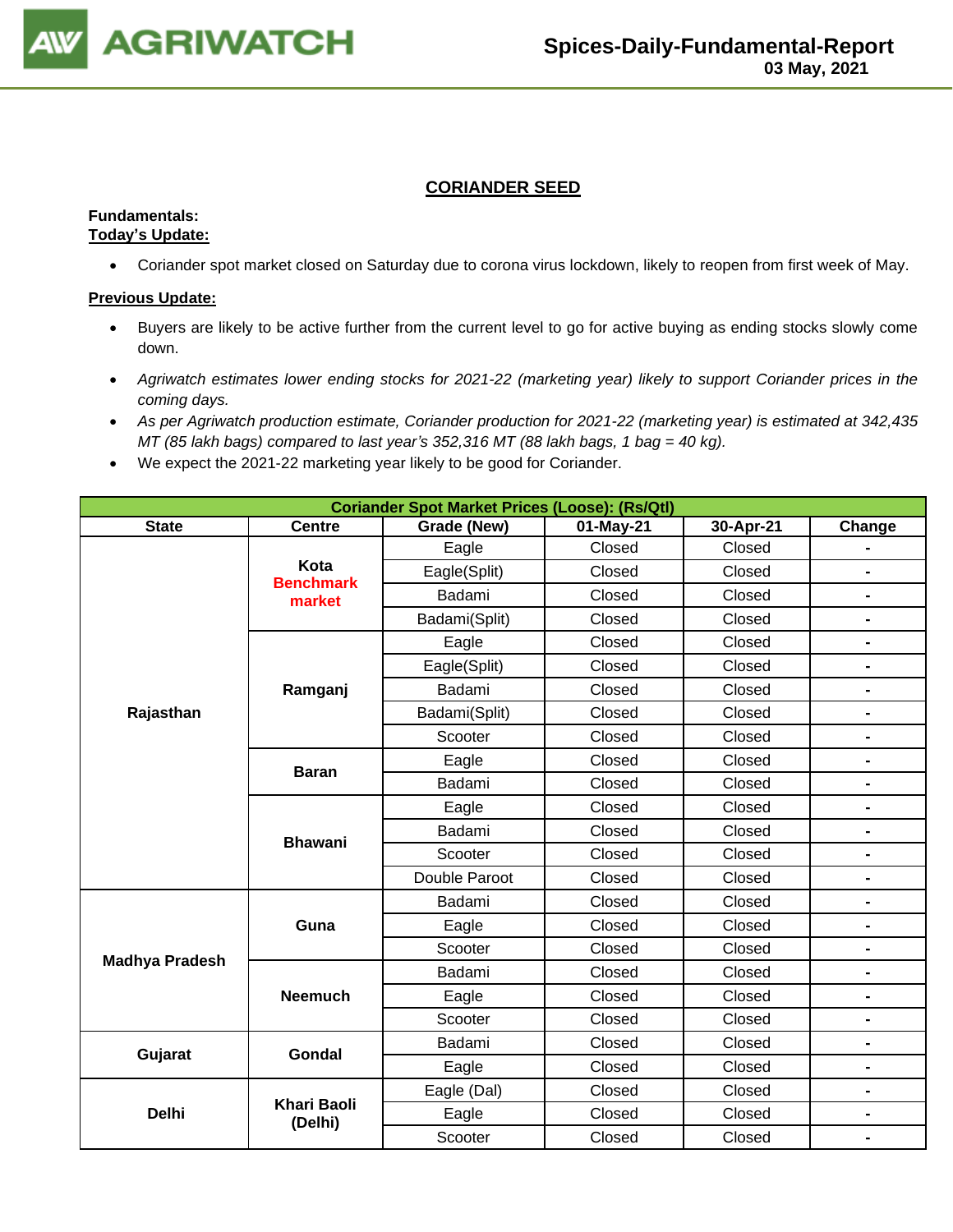

 **03 May, 2021**

| Arrival & Off-take in bags (1 bag = 40 kg) |                |               |           |           |        |  |  |
|--------------------------------------------|----------------|---------------|-----------|-----------|--------|--|--|
| <b>State</b>                               |                | <b>Centre</b> | 01-May-21 | 30-Apr-21 | Change |  |  |
|                                            | Kota           | Arrival       | Closed    | Closed    |        |  |  |
|                                            |                | Offtake       | Closed    | Closed    | -      |  |  |
|                                            | Ramganj        | Arrival       | Closed    | Closed    | ۰      |  |  |
|                                            |                | Offtake       | Closed    | Closed    |        |  |  |
| Rajasthan                                  | <b>Baran</b>   | Arrival       | Closed    | Closed    | -      |  |  |
|                                            |                | Offtake       | Closed    | Closed    | ۰      |  |  |
|                                            | <b>Bhawani</b> | Arrival       | Closed    | Closed    |        |  |  |
|                                            |                | Offtake       | Closed    | Closed    | -      |  |  |
| <b>Madhya Pradesh</b>                      | Guna           | Arrival       | Closed    | Closed    | -      |  |  |
|                                            |                | Offtake       | Closed    | Closed    | ۰      |  |  |
|                                            |                | Arrival       | Closed    | Closed    |        |  |  |
|                                            | <b>Neemuch</b> | Offtake       | Closed    | Closed    | -      |  |  |

# **NCDEX-FUTURES MARKET**

| <b>Coriander</b> |       |                          |       |       |              |               |             |       |                          |
|------------------|-------|--------------------------|-------|-------|--------------|---------------|-------------|-------|--------------------------|
| <b>Contract</b>  | +/-\$ | Open                     | High  | Low   | <b>Close</b> | <b>Volume</b> | Vol. Change | OI    | OI Change                |
| May-21           | $- -$ | $- -$                    | $- -$ | $- -$ | $- -$        | $- -$         | $- -$       | $- -$ | $- -$                    |
| <b>Jun-21</b>    | $- -$ | $\overline{\phantom{a}}$ | $- -$ | $- -$ | $- -$        | $- -$         | $- -$       | $- -$ | $\overline{\phantom{a}}$ |
| July-21          | $- -$ | $\sim$ $\sim$            | $- -$ | $- -$ | $- -$        | $- -$         | $- -$       | $- -$ | $- -$                    |

| <b>Spread</b> | $May-21$                 | <b>Jun-21</b>            | July-21                  |
|---------------|--------------------------|--------------------------|--------------------------|
| <b>Basis</b>  | $- -$                    | $- -$                    | $- -$                    |
| May-21        | $\overline{\phantom{a}}$ | $- -$                    | $- -$                    |
| <b>Jun-21</b> | $ -$                     | $\overline{\phantom{a}}$ | $\overline{\phantom{a}}$ |

NB: Spread was done by taking Spot prices of Average quality prices at Kota. Basis = Spot prices– Near month futures

#### **NCDEX- STOCK POSITION**

| <b>Stocks</b> | <b>Demat</b> | <b>In-Process</b>        | Total      |  |  |  |
|---------------|--------------|--------------------------|------------|--|--|--|
|               | 30.04.2021   | 30.04.2021               | 30.04.2021 |  |  |  |
| <b>Baran</b>  | -            |                          | $\sim$     |  |  |  |
| Gondal        | 3669         | 20                       | 3689       |  |  |  |
| Kota          | 445          |                          | 455        |  |  |  |
| Ramganj       |              | $\overline{\phantom{a}}$ | $\sim$     |  |  |  |
|               |              |                          |            |  |  |  |

(**Quantity in MT)**

#### **NCDEX Coriander EED Wise Stock Position Qty in MT on 26th April, 2021**

| <b>EED</b>   | Gondal | <b>Kota</b> | Ramganj Mandi            | <b>Total</b> |
|--------------|--------|-------------|--------------------------|--------------|
| 10-Sep-21    | 467    | 435         | $\overline{\phantom{a}}$ | 902          |
| $10-0ct-21$  | 2804   | 10          | $\sim$ $\sim$            | 2814         |
| $10$ -Nov-21 | 378    | $- -$       | $- -$                    | 378          |
| <b>Total</b> | 3649   | 445         | $\sim$ $\sim$            | 4094         |